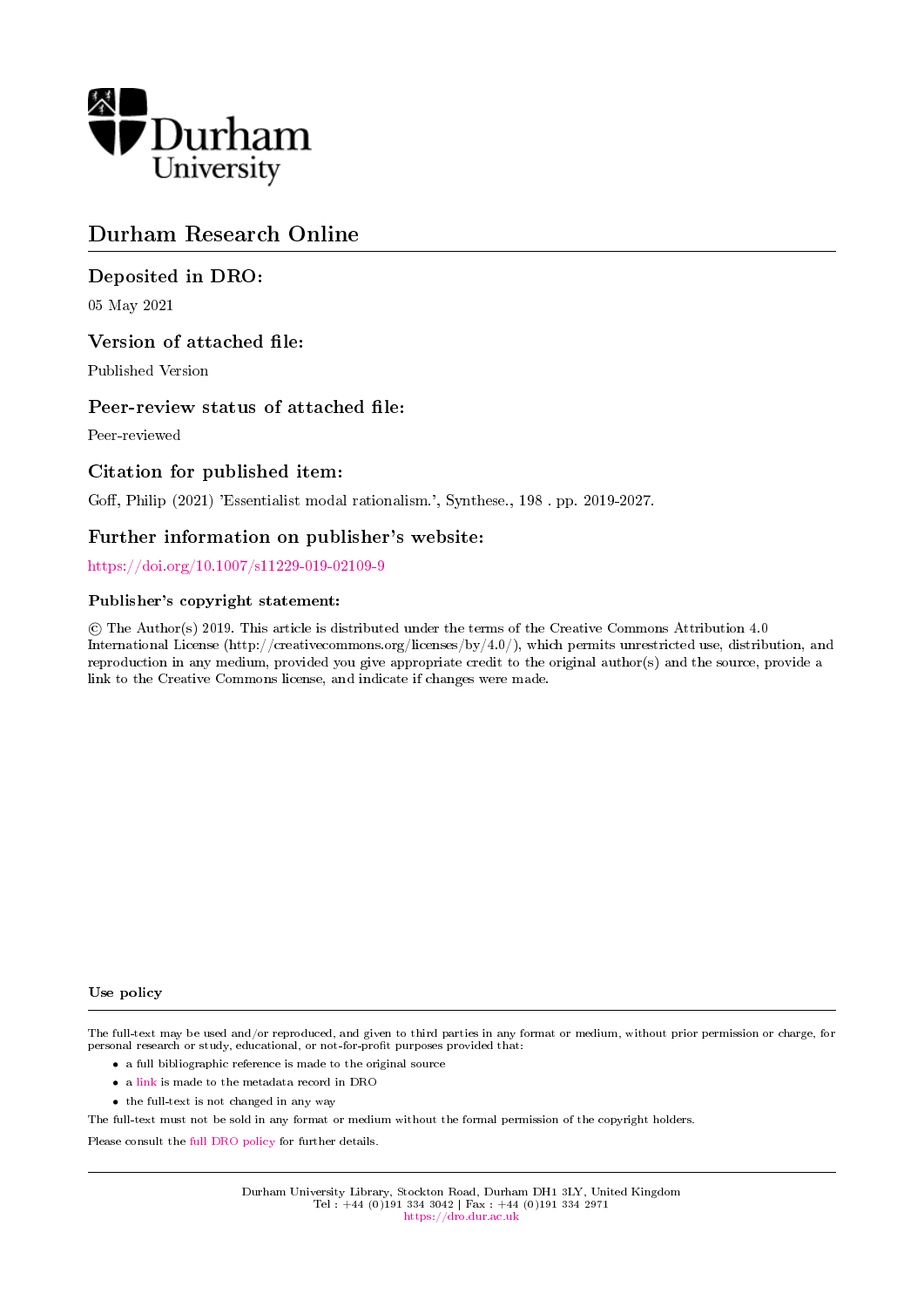**S.I. : NEW DIRECTIONS IN THE EPISTEMOLOGY OF MODALITY**



# **Essentialist modal rationalism**

### **Philip Gof<sup>1</sup>**

Received: 19 December 2017 / Accepted: 23 January 2019 / Published online: 22 May 2019 © The Author(s) 2019

#### **Abstract**

It used to be thought that rational coherence and metaphysical possibility went hand in hand. Kripke and Putnam put a spanner in the works by proposing examples of propositions which seem to violate this principle. I will propose a nuanced form of modal rationalism consistent with the Kripke/Putnam cases. The rough idea is that rational coherence entails possibility when you grasp the essential nature of what you're conceiving of.

**Keywords** Conceivability · Possibility · Modal rationalism · Physicalism · Consciousness · Zombies · Hard problem · Two-dimensional semantics

In my recent book *Consciousness and Fundamental Reality*, I proposed a principle linking rational coherence and metaphysical possibility, as part of an argument against physicalism. Although it was not the focus of concern in this book, I had hoped that that principle might undergird a generalised account of our knowledge of modality. I have subsequently realised, however, that that principle has limited application, in a way that conficts with these broader ambitions. In this paper I will outline these limitations and propose ways of overcoming them. The result, I hope, is the bare bones of an account of how our knowledge of metaphysical modality is grounded in our capacity to discern whether or not a proposition is rationally coherent.

In Sect. [1,](#page-2-0) I will give a brief overview of the view I defended in *Consciousness and Fundamental Reality*. In Sect. [2](#page-3-0) I will explain its limitations and propose a way of resolving them.

 $\boxtimes$  Philip Goff philip.a.gof@durham.ac.uk

<sup>1</sup> University of Durham, Durham, UK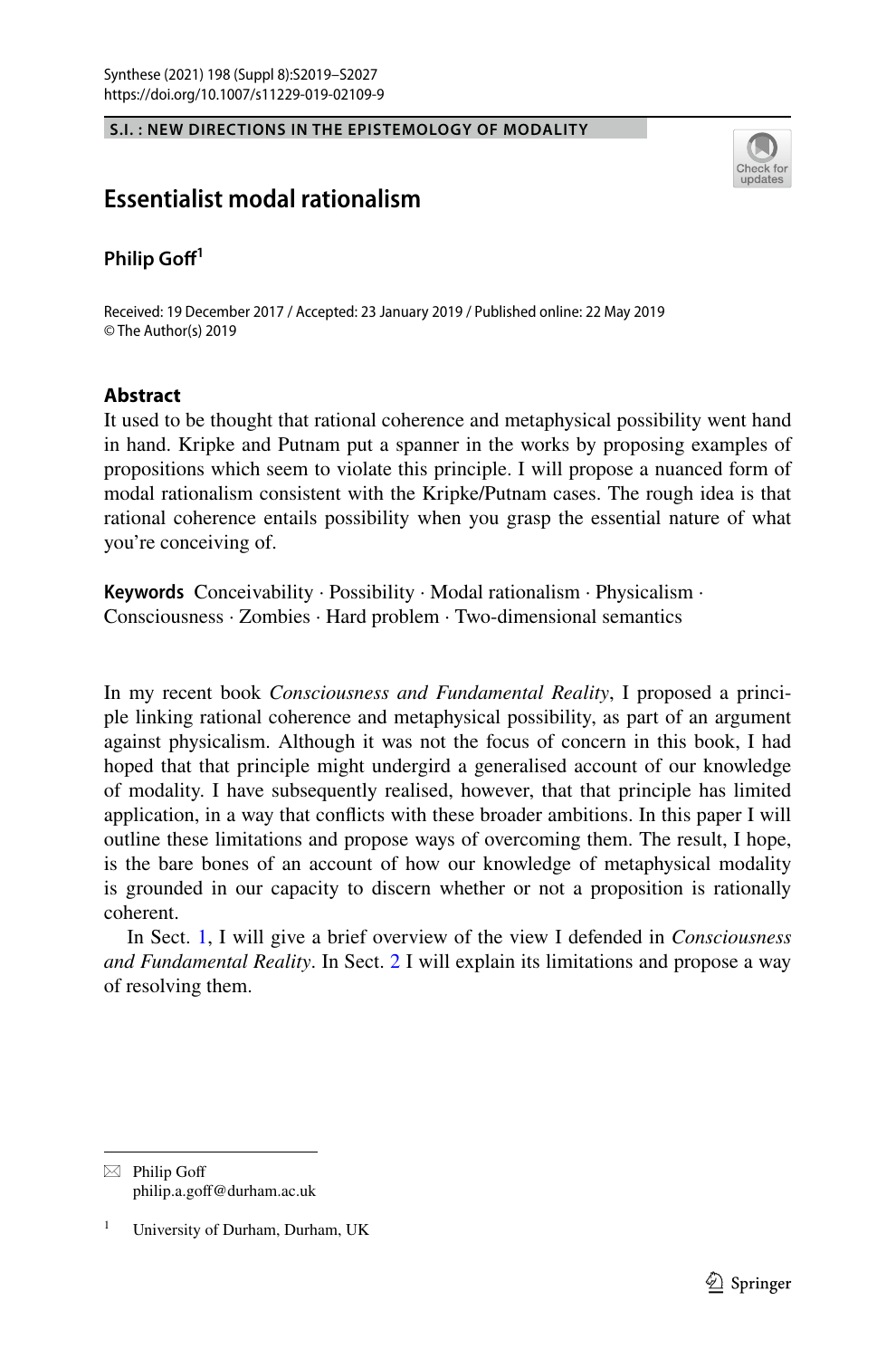### <span id="page-2-0"></span>**1 Introduction**

It used to be thought that rational coherence and metaphysical possibility went hand in hand, something we can capture with the following principle:

*Simple Modal Rationalism*—For any proposition P, P is rationally coherent (where a proposition is rationally coherent just in case it can't be ruled out a priori) if there is a metaphysically possible world at which P is true.

Kripke ([1980\)](#page-9-0) and Putnam ([1973\)](#page-9-1) put a spanner in the works by proposing examples of propositions which seem to violate this principle, such as  $\langle$ water is XYZ $>$ .<sup>[1](#page-2-1)</sup> We cannot know a priori that water is not XYZ, and yet there is no genuine possibility corresponding to this state of afairs. In *Consciousness and Fundamental Reality*, I proposed a nuanced form of modal rationalism consistent with the Kripke–Putnam counterexamples to Simple Modal Rationalism. The rough idea is that rational coherence entails possibility when you grasp the essential nature of what you're conceiving of. We can call this general approach 'Essentialist Modal Rationalism'.

Water is essentially  $H_2O$  and it is thus not possible for it to be XYZ. Why then is it coherent to suppose that water is XYZ? The reason is that the concept <water> does not reveal the essential nature of water. When conceiving of water as 'water' we don't conceive of it in terms of its essential nature (being composed of  $H_2O$ molecules) and thus it is coherent to suppose that it has some other essential nature (being composed of XYZ molecules). According to the modal rationalism I want to defend, coherence and possibility go together when the concepts being employed yield complete understanding of what is being conceived of (from hereon, by 'possibility' I mean metaphysical possibility).

In *Consciousness and Fundamental Reality*, I expressed this in terms of the distinction between *transparent* and *opaque* concepts, defned as follows:

- *Transparent Concept (1st attempt)*—A concept C referring to entity E is transparent just in case C reveals the nature of E (i.e., what it is for E to be part of reality is a priori accessible for someone possessing C, in virtue of possessing C), for example,  $\langle$ sphericity $\rangle$  and  $\langle$ party $\rangle$ .
- *Opaque Concepts*—A concept C referring to entity E is opaque just in case C reveals little or nothing about the nature of E, for example,  $\langle$  water $\rangle$  and  $\langle$  gold $\rangle$  $(Goff 2017: 74)$  $(Goff 2017: 74)$  $(Goff 2017: 74)$ .

For sphericity to be part of reality (by being instantiated<sup>2</sup>) is for there to be something with all points on its surface equidistant from its centre; for someone possessing the concept of sphericity, this can be known a priori. For water to be part of

<span id="page-2-1"></span><sup>&</sup>lt;sup>1</sup> Kripke ([1980\)](#page-9-0), Putnam ([1973\)](#page-9-1).

<span id="page-2-2"></span> $2<sup>2</sup>$  The form of reality will depend on the kind of entity. For an individual to be part of reality is for it to exist; for a property to be part of reality is for it to be instantiated (Platonists might want to distinguish a property's existing from its having concrete reality); for an event to be part of reality is for it to take place.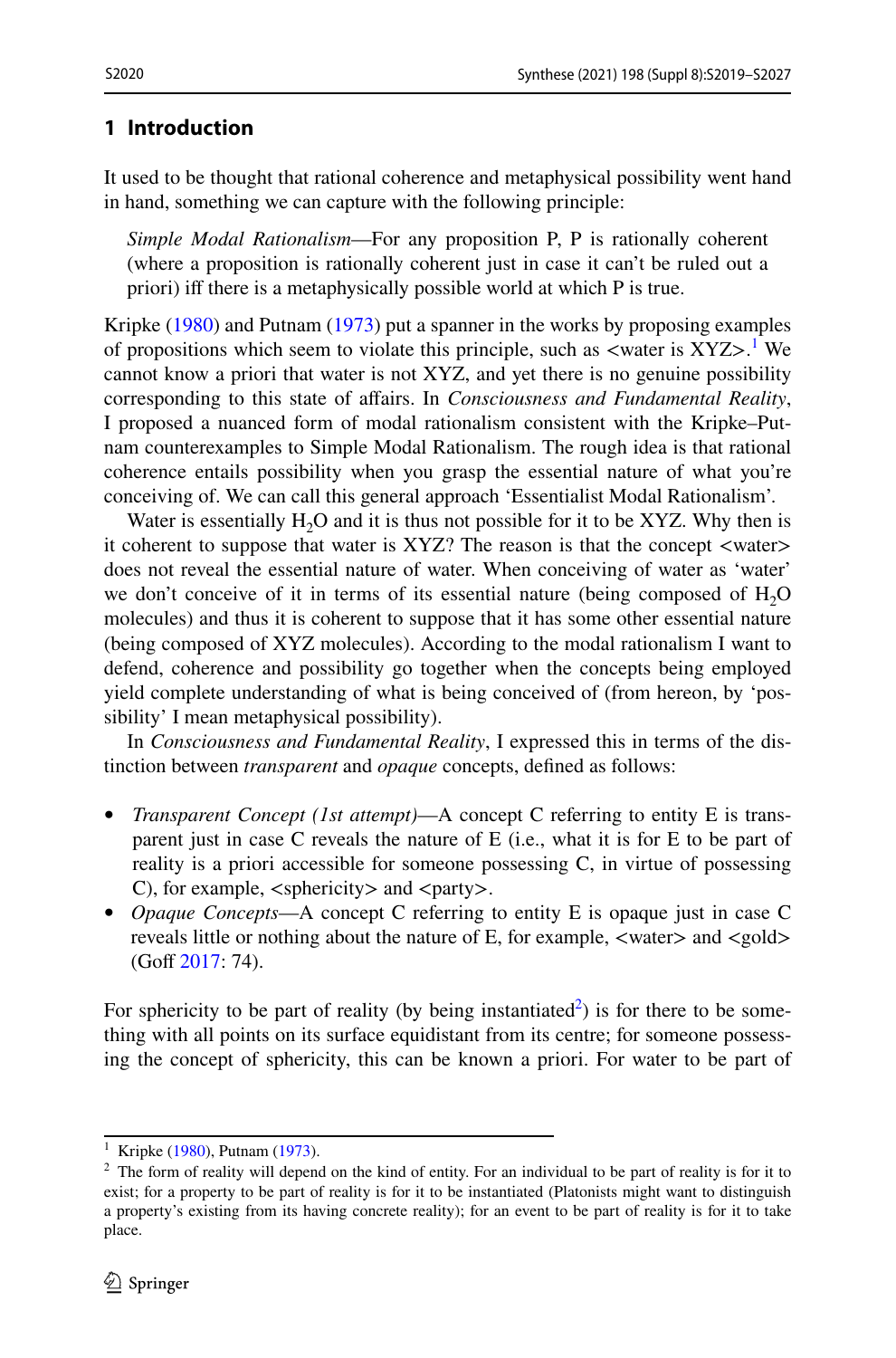case of <sphericity>, this cannot be known a priori in virtue of possessing <water>.

We are now in a position to give a frst attempt at defning a special notion of coherence:

*Transparent Coherence (1st attempt)*—For any proposition P, P is transparently coherent just in case:

- (i) P contains only transparent concepts, and
- (ii) P is rationally coherent, i.e. the truth of P cannot be ruled out a priori.

Building on this, I defended the following principle linking coherence to possibility:

*Transparency Coherence Principle (1st attempt)*—For any proposition P, if P is transparently coherent, then P is possibly true.

And on the basis of this principle, I built a case against physicalism, roughly:

The transparency argument against physicalism

- 1. *Transparency Coherence Principle*—For any proposition P, if P is transparently coherent, then there is a metaphysically possible world at which P is true.
- 2. The proposition <there are zombies> is transparently coherent.
- 3. If there is a metaphysically possible world at which <there are zombies> is true, then physicalism is false.
- 4. Therefore, physicalism is false.

The defence of premise 2 involved arguing that the concepts involved in <there are zombies>, namely physical and experiential concepts, are transparent.

## <span id="page-3-0"></span>**2 Essentialist Modal Rationalism**

### **2.1 Accommodating brute one ofs**

The Transparency Coherence Principle outlined above is a one-way conditional, and as such it does not rule out that there are propositions that are possibly true but not transparently coherent (in the sense defned above). If there are such propositions, and we know that they are possibly true, then we cannot account for our knowledge of their possible truth in terms of our knowledge of their transparent coherence (because *ex hypothesi* they aren't transparently coherent, at least not in the above sense). And hence, if we want a general account of our modal knowledge in terms of our knowledge of transparent coherence, then we need the Transparency Coherence Principle in a biconditional form: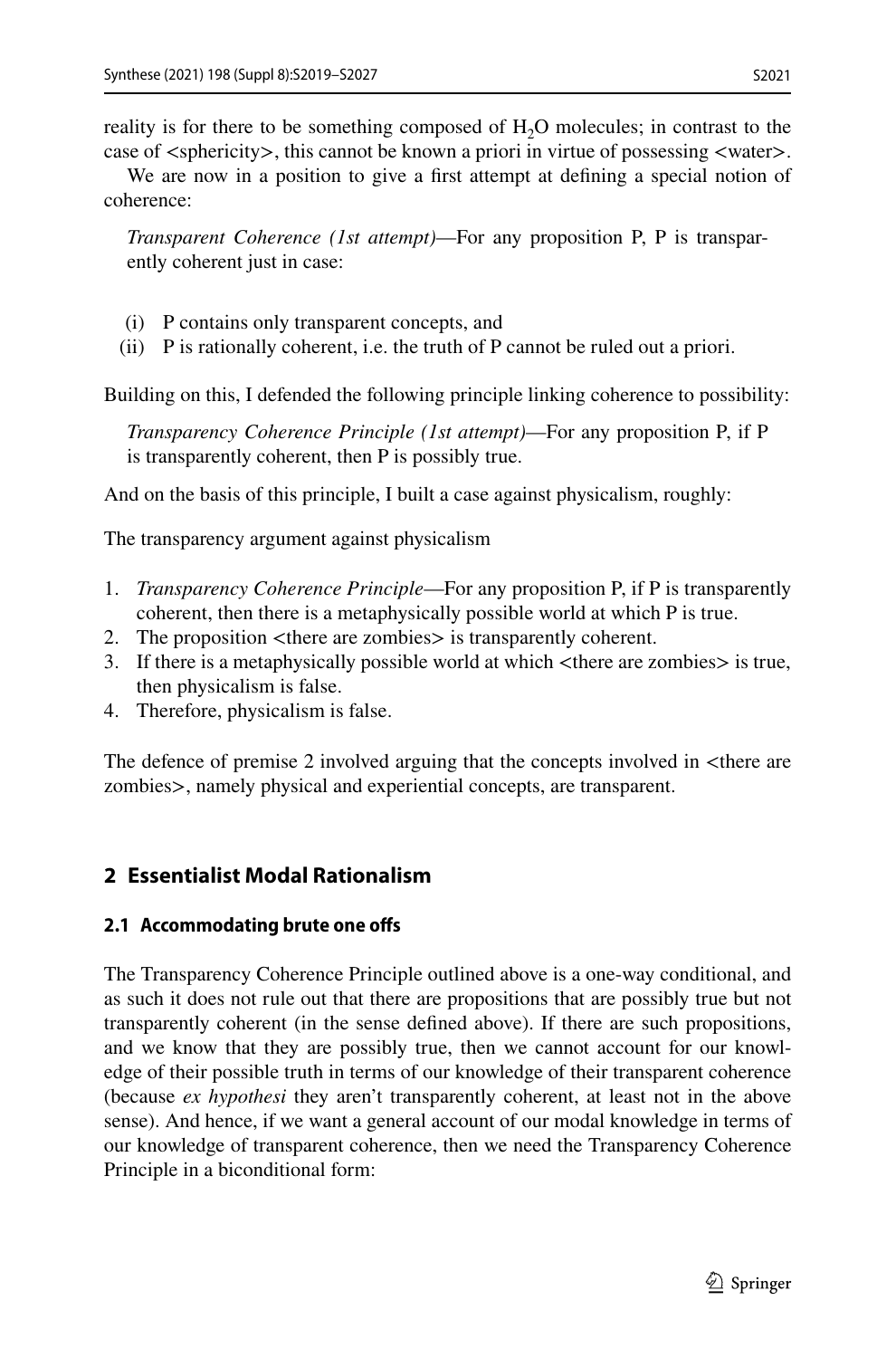*Biconditional Transparency Coherence Principle*—For any proposition P, P is transparently coherent iff P is possibly true.<sup>[3](#page-4-0)</sup>

Unfortunately, so long as we are understanding rational coherence as defned in Sect. [1,](#page-2-0) there are counterexamples to the above principle. To explain why, we need to introduce some more terminology. Let us say that an entity has a 'defning nature' just in case it is possible to understand what it is for that specifc entity to be part of reality. Kinds (e.g. water) and properties (e.g. sphericity) seem to have defning natures; we can grasp what it is for these things to be instantiated. But it is not clear that particular individuals, such as a particular electron E, have defning natures. E falls under a kind—the kind electron—and that kind has a defning nature. But there is nothing to be grasped about what it is for *E*, as opposed to some other electron, to exist. In this sense, particular individuals are 'brute one ofs.' (Or at least that is how it seems. Perhaps particular individuals do have defning natures but grasping them is beyond our ken. Perhaps God knows each thing in terms of its defning nature).

For any entity that lacks a defning nature, the notion of a transparent concept of that entity gets no purchase. If there is nothing to grasp about what its reality consists in, then there can't be a concept that reveals what its reality consists in. This leads to difculties for the Biconditional Transparency Coherence Principle. Let us assume that a human individual lacks a defining nature.<sup>[4](#page-4-1)</sup> Now consider the proposition <Lewis Carroll exists but Karl Marx does not>. This proposition is both coherent and possibly true. But it is not *transparently* coherent, as it contains opaque concepts. Nor is it possible to replace the non-transparent concepts involved with co-referring transparent concepts, given that these concepts denote entities that lack defning natures. Thus, we have a genuine possibility—the possibility of Lewis Carroll existing without Karl Marx—which does not correspond to a transparently coherent proposition.

In *Consciousness and Fundamental Reality*, I tried to circumnavigate this problem simply by focusing on those propositions which *are* rationally coherent in the above sense, and defning the link between coherence and possibility in terms of those propositions. The problem with this strategy, as stated above, is that it prevents us giving a general account of modal knowledge in terms of knowledge of transparent coherence.

I now think there is a fairly straightforward way of extending the formal defnition of transparent coherence to avoid this difficulty. The informal idea of transparent coherence is that it's what a proposition has when it *reveals to the thinker the full* 

<span id="page-4-0"></span><sup>3</sup> If we specifcally want to account for our modal *knowledge*, then strictly speaking all we need is the following principle: For any proposition P, P is transparently coherent iff P is known to be possibly true. However, I can't see that this further qualification will make much difference to the discussion.

<span id="page-4-1"></span><sup>&</sup>lt;sup>4</sup> In fact, it is somewhat plausible that a human person has a defining nature in terms of the sperm and egg from which it was formed. In this case, that sperm and that egg will either be brute one ofs or will also have defning natures in terms of their origins and their DNA. The entities that defne those origins will either be brute one ofs or have defning natures given in terms of their origins. It seems plausible to me that as we trace this back at some point we'll get back to brute one ofs. In any case, we could simply change the example to avoid this worry (if there are no examples of brute one offs, then we can't change the example, but in that case the problem goes away).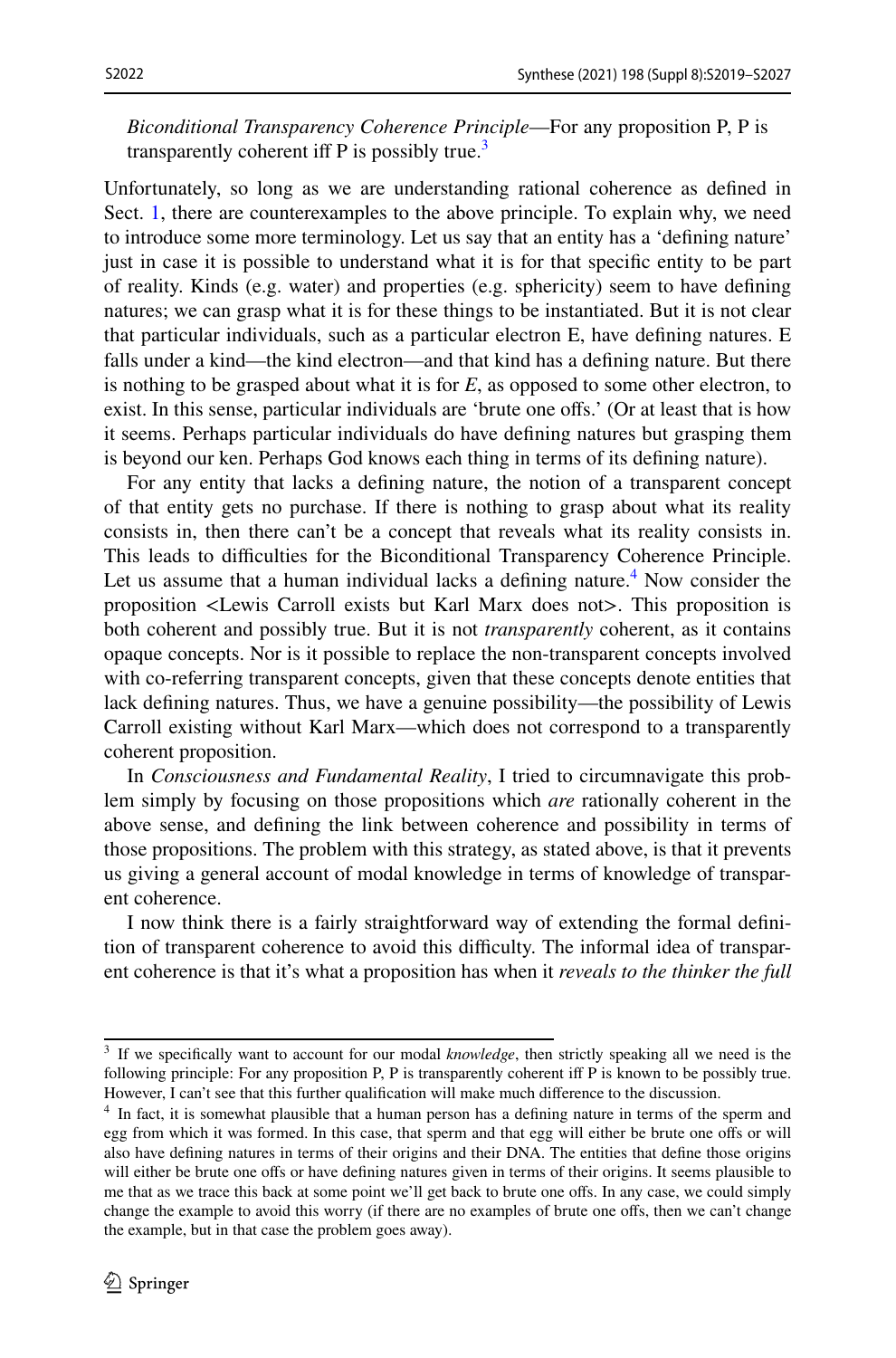*reality of what she is conceiving of* (when employing the proposition). Now if you don't know whether or not 'Lewis Carroll' and 'Karl Marx' co-refer, then that's a sense in which you don't fully grasp the state of affairs you're conceiving of when you entertain the proposition <Lewis Carroll exists but Karl Marx does not>. For all you know, you might be conceiving of one person existing without himself, but equally you might be conceiving of one person existing without some other person. In so far as this proposition does not reveal to the thinker that Lewis Carroll is distinct from Karl Marx, it fails fully to reveal to the thinker what state of afairs she's conceiving of.

The obvious way to fll in this knowledge gap is to conjoin the proposition with the true information about whether or not Lewis Carroll and Karl Marx are identical. Doing this would remove the ignorance discussed in the previous paragraph whilst leaving us with a coherent proposition:

≪Lewis Carroll exists without Karl Marx> & <Lewis Carroll is not identical with Karl Marx<sup>>></sup>

Of course, if it had turned out (epistemically) that Lewis Carroll *was* identical with Karl Marx, then adding that information would have produced an incoherent proposition:

≪Lewis Carroll exists without Karl Marx> & <Lewis Carroll is identical with Karl Marx  $\gg$ <sup>[5](#page-5-0)</sup>

Whether or not instances of the above form of proposition are possibly true depends on whether or not the entities referred to are identical, and adding this information gives us an incoherence in cases where the truth of the original proposition was impossible and a coherence in cases where the truth of the original proposition was possible. In other words, we've brought coherence and possibility back together. This suggests a way to extend the defnition of transparent coherence:

Transparent coherence (refned defnition)

- Proposition P is transparently coherent just in case:
- (i) P is coherent,
- (ii) In so far as P contains concepts referring to entities with defining natures, those concepts are transparent,
- (iii) In so far as P contains concepts referring to brute one offs  $B_1, B_2, \ldots B_n$ : P<sup>\*</sup> is coherent, where  $P^*$  is the proposition formed from conjoining P with true information concerning all identities and non-identities between the entities involved in  $B_1, B_2... B_n$ .

With this extended defnition of rational coherence, the problem is avoided. The proposition <Lewis Carroll exists without Karl Marx> is transparently coherent and corresponds to a genuine possibility; the proposition <Lewis Carroll exists without

<span id="page-5-0"></span><sup>5</sup> I am assuming here that the necessity of identity is a priori.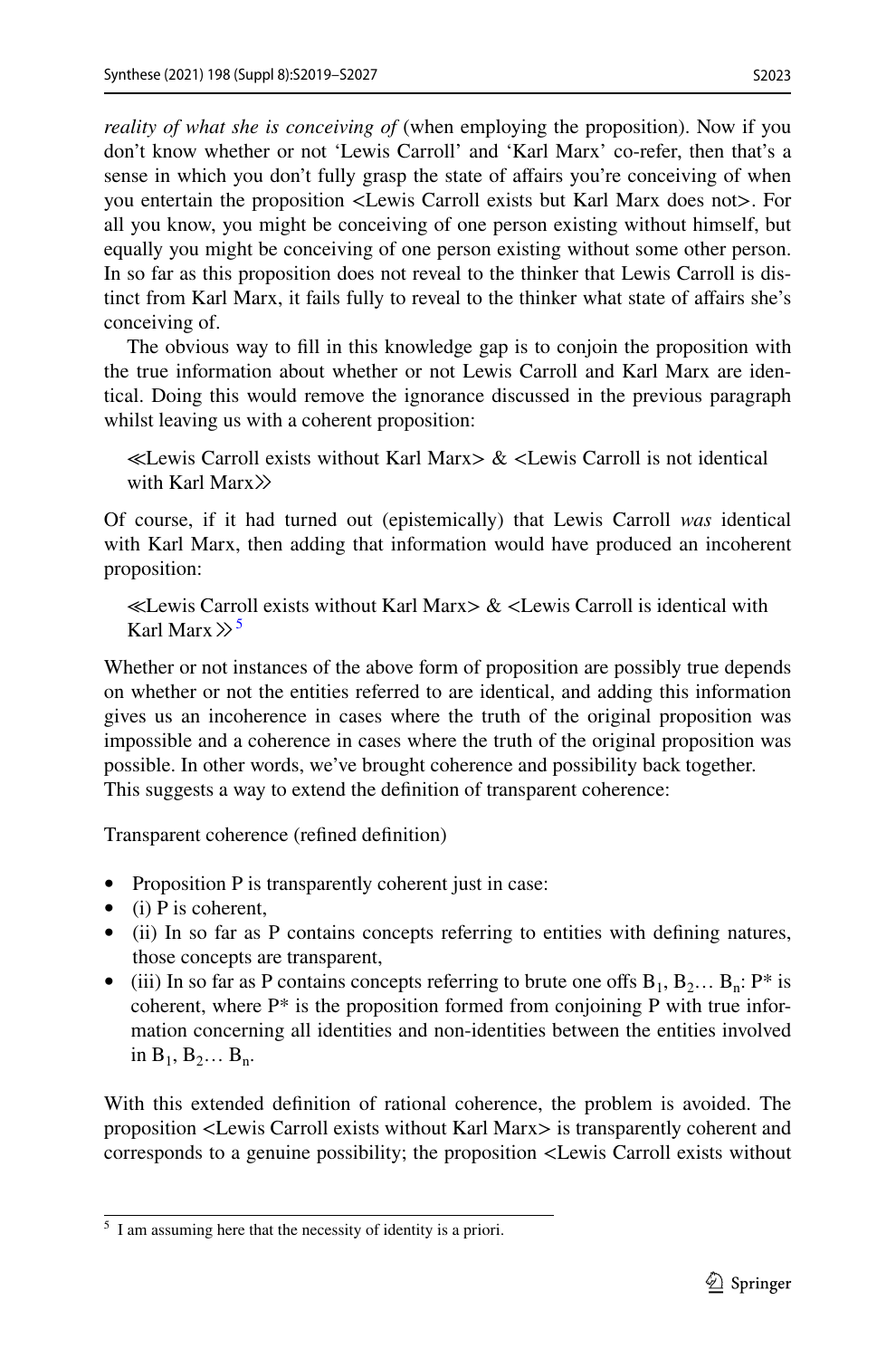Charles Dodgson> is not transparently coherent and does not correspond to a genuine possibility. Exactly the results we wanted.

One might wonder why the *modal* constraints on brute one ofs are confned to facts concerning identity/non-identity. In fact, there may well be further modal constraints given by the essential kinds brute one ofs falls under. If E is essentially a member of the kind *electron*, then E will be an electron in any possible world in which it exists. For E to lack a defning nature is for E's *specifc* identity—its identity over and above the kinds it falls under—to be brute: there is nothing to be grasped about what it is for  $E$  to exist as opposed to some other electron. It follows that the only constraints on E's identity, beyond being an electron, are those given by logic and the necessity of identity. Some may want to analyse brute identity in terms of the possession of an individuating property—a haecceity—or a substratum. Alternately one may simply accept that there are brute facts about identity and nonidentity lacking any deeper underpinning. I need not decide between these options for my purposes here.

#### **2.2 Accommodating Ostrich nominalism**

This modifed defnition of transparent coherence improves on the original by virtue of accommodating a new kind of entity: brute one ofs. However, it still retains an exclusive focus on *entities*, which leads to a further difficulty for the Essentialist Modal Rationalism we are building upon it. Consider the view David Armstrong mockingly dubbed 'Ostrich nominalism', according to which there are no properties but there are irreducible facts about how entities are. For the Ostrich nominalist, there is no such thing as redness but nonetheless roses are red, and there is no such thing as negative charge but nonetheless electrons are negatively charged. We might put the view by saying that whilst there are no such things as *properties*, there are such things as *propertied objects*: red roses, charged electrons, etc.

I have defned transparent concepts as a subset of entity-referring concepts: they are those entity-referring concepts that reveal the nature of the entities they refer to. But if there are no properties, then there are no entity-referring concepts associated with predicates, and hence there are no transparent concepts associated with predicates (given the above defnition of a transparent concept). And, of course, if there are no such things as properties, then we cannot bring in facts about property identity to determine whether a coherent proposition is transparently coherent, as instructed in the third clause of the refned defnition of transparent coherence.

Why is this a problem? Assume Ostrich nominalism is true. It would follow that essentialist modal rationalism would be inconsistent with Kripkean exemptions to Simple Modal Rationalism. Consider the proposition: <The material of the golden broach has atomic number 8>. This proposition is clearly coherent. And for the reasons discussed above, if there are no properties associated with its predicates, then we cannot rule out its transparent coherence with reference to the identity of those properties or how they are conceived of. Hence, it seems we must conclude that this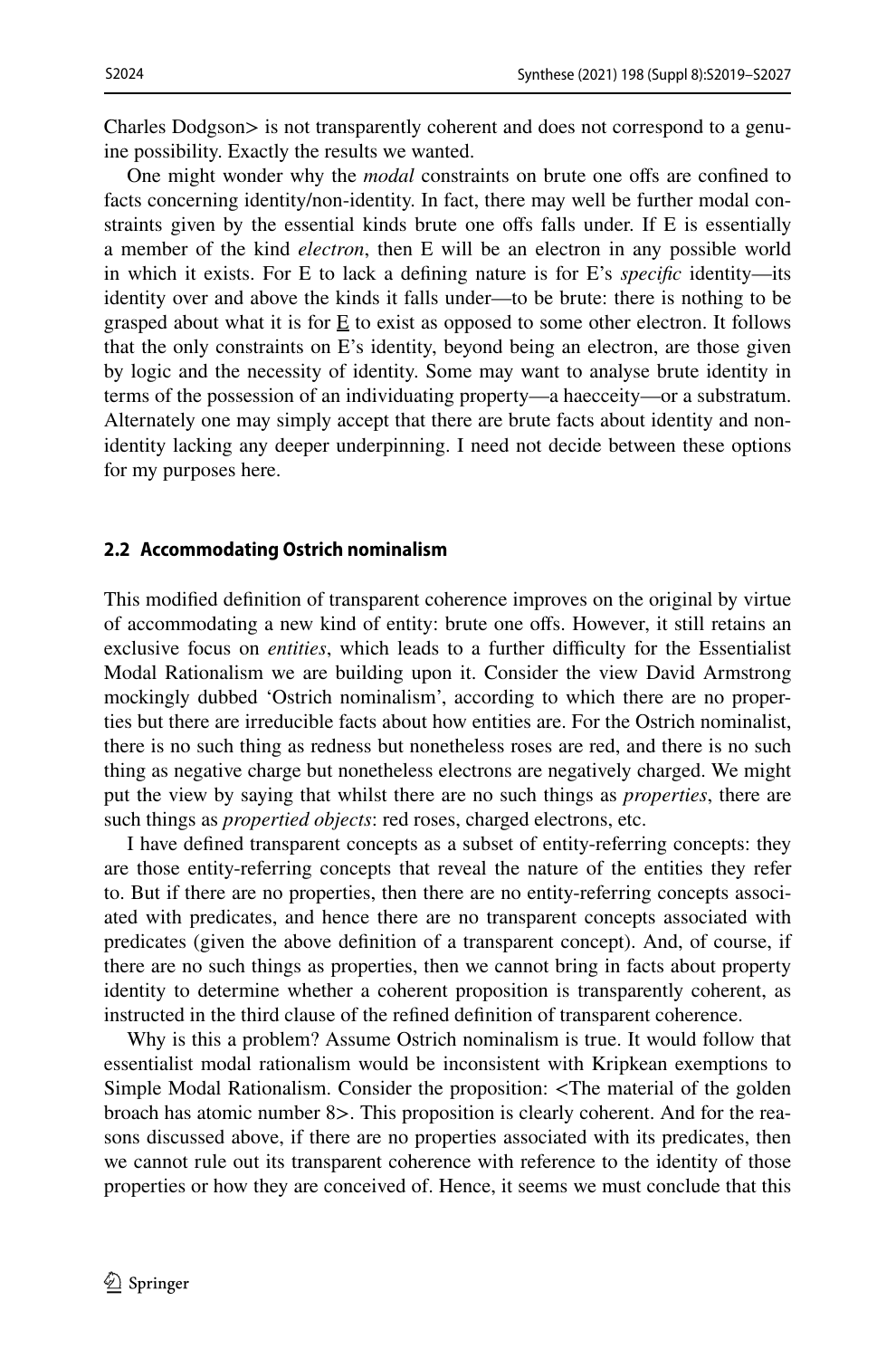proposition is transparently coherent and, assuming the Biconditional Transparency Coherence Principle, that there is a possible world at which it is true.

For those who accept the Kripkean exemptions to Simple Modal Rationalism, this is the wrong result. Strictly speaking, the transparency argument against physicalism would go through—as propositions concerning zombies would end up being transparently coherent for the same reason—but the victory would be won too easily. We cannot rule out psycho-physical empirical identities by ruling out all of the standardly accepted instances of empirical identities, such as  $\langle$ water is H<sub>2</sub>O $>$  and <Gold is the element with atomic number 79>.

Of course, we could just assert that essentialist modal rationalism is committed to the existence of properties, but this would give the view limited application. A better way forward is to fnd a more nuanced defnition of transparent concept such that predicates can express transparent concepts even in the absence of properties. This is what I will try to do in what follows.

I take it that, for the Ostrich nominalist, the predicates of true sentences capture something about reality, just not something that amounts to the presence or absence of entities.<sup>6</sup> Imagine an Ostrich nominalist world W containing only a red, spherical object. If you only know that there is an object in W, then you are partially ignorant about W: you don't know that the object in W is red and round. Your ignorance does not consist in failing to know that certain entities exist: there is only one entity and you know that it exists. Nonetheless, your ignorance concerns the metaphysical reality of W.

In other words, for both the Ostrich nominalist and the property realist, there is something that is known about reality in knowing that a given predicate, say, charge, truly applies to something in the world. For the property realist, knowing what is ascribed by 'charge' will be a matter of knowing the essential nature of charge; for the Ostrich nominalist, it will be a matter of knowing what it is for something to be charged.

We can perhaps get clearer on this with reference to Theodore Sider's notion of *metaphysical truth conditions.* The metaphysical truths conditions of a sentence are the truth-conditions of S in a perfectly natural language, that is to say a language involving only terms that perfectly carve nature at the joints. Metaphysical truth conditions apply to whole sentences, but we can think of a specifc term in terms of its *metaphysical contribution*, that is to say, the contribution it makes to the metaphysical truth conditions of sentences in which it is involved. If 'negatively charged' is a perfectly natural predicate, then its metaphysical contribution can, in part, be given as follows: For any sentence S of the form  $'X$  is charged', S is true iff X is negatively charged.

To know the metaphysical contribution of the predicate 'negatively charged' is know what it is for something to be charged. Distinct predicates can make the same metaphysical contribution; and while some predicates will be a priori associated

<span id="page-7-0"></span><sup>6</sup> This needs to be qualifed. Even for an austere nominalist, the successful application of some predicates will be a matter of the presence of entities, e.g. 'is identical with Kripke'. I am here focusing on those predicates that property realists take to correspond to perfectly natural properties.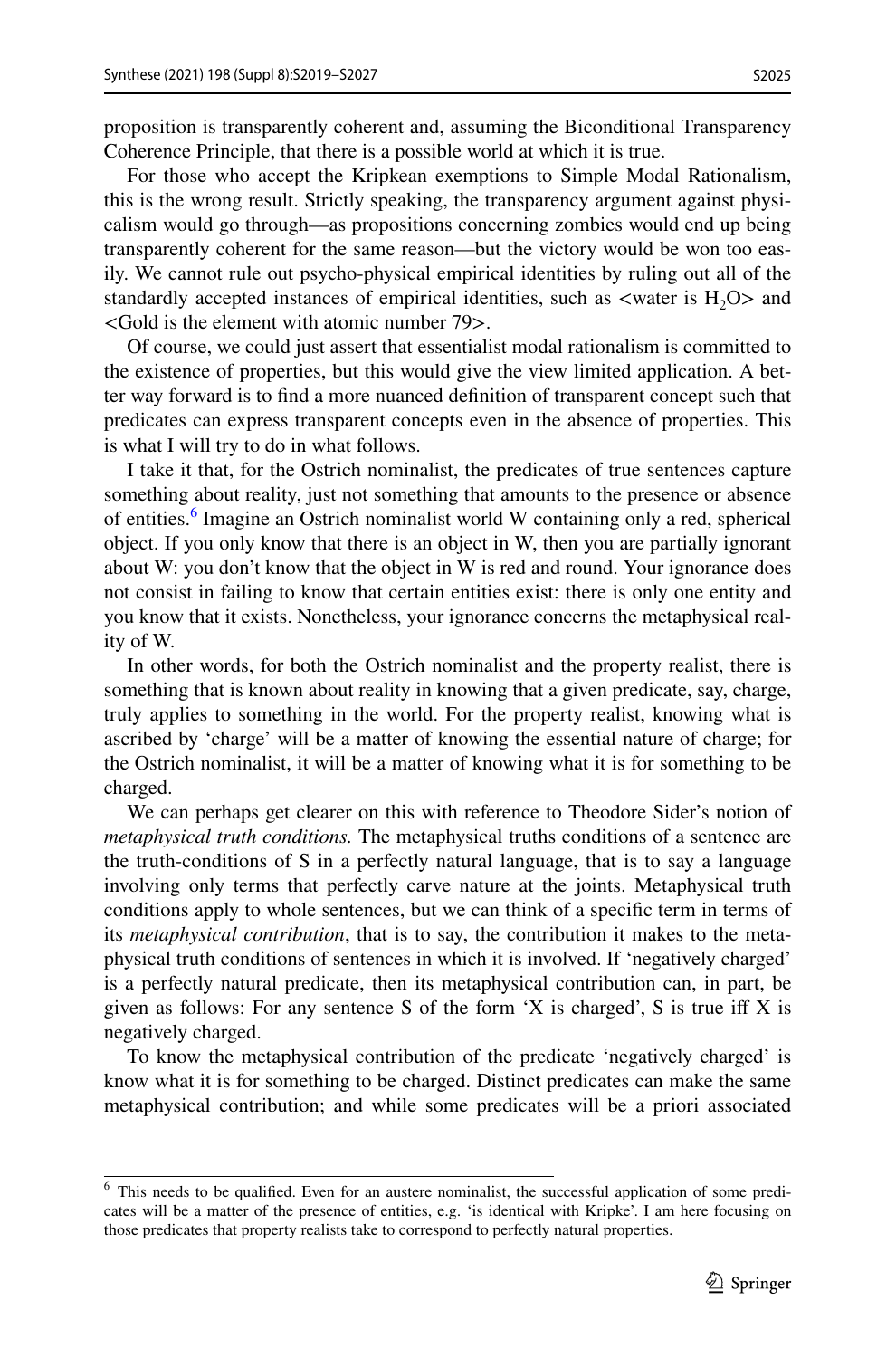with their metaphysical contribution, others will not. Contrast the following two sentences:

- (A) 'The table is spherical'
- (B) 'The table is as David thinks it is', where David actually thinks the table is spherical, and the meaning of the predicate is such that its metaphysical contribution across all possible worlds is determined by how David actually thinks the table is (i.e. it is a non-referential analogue of a rigid designator).

In both cases, the metaphysical contribution of the predicate is the same, but in the former but not the latter case someone who understands the predicate has a priori access to its metaphysical contribution. The person asserting sentence A knows what they are claiming about reality, whereas the person asserting sentence B may not.

In this way, we can give a defnition of transparent concept such that a predicate can express a transparent concept even if it doesn't refer to a property:

• *Transparent Concept (refned defnition)*—A term T expresses a transparent con-cept iff T's metaphysical contribution is a priori accessible.<sup>[7](#page-8-0)</sup>

With the refned defnitions of transparent coherence and transparent concept, and a biconditional version of the Transparency Coherence Principle, we now have the resources in place to give a robust and highly fexible account of modal knowledge in terms of knowledge of coherence.

I argued in *Consciousness and Fundamental Reality* that an essentialist account of modal rationalism is to be preferred over Chalmers' [\(2009](#page-9-3)) two-dimensional account of modal rationalism, as the former avoids the contentious meta-semantic assumptions embedded in the two-dimensional framework. I suppose some philosophers may prefer Chalmers' semantic commitments to the commitments to essence and perfect naturalness employed in my framework.<sup>[8](#page-8-1)</sup> I am persuaded on independent grounds that these latter commitments are indispensable but will not repeat these arguments here. For now, I leave it to others to decide which of these foundational commitments they find more palatable.<sup>9</sup>

<span id="page-8-0"></span><sup>7</sup> The corresponding defnition of an opaque concept: A terms T expresses a transparent concept if T's metaphysical contribution is not a priori accessible.

<span id="page-8-1"></span><sup>&</sup>lt;sup>8</sup> One might wonder why we need to bring in a Siderian commitment to perfect naturalness in order to capture the idea that a predicate 'F' might be a priori associated with what it is for something to be F. The problem is that, so long as we are talking loosely, an austere nominalist must surely allow that there is a property of Fness, and likewise the property realist must allow talk of 'what it is for an object to be F'. What I want talk of 'metaphysical truth-conditions' and 'metaphysical contribution' to hone in on is the most fundamental relationship between representation and reality, relative to various metaphysical theses. It is this that is revealed by a transparent concept, in the case of that concept. If austere nominalism is true, then, at the most basic level, 'X is F' is true because  $X$  is F; whereas, if property realism is true, then, at the most basic level, 'X is F' is true because X instantiates Fness. Perhaps there are other ways to capture this kind of priority than investing in perfect naturalness, but it seems to me that something like this commitment is required.

<span id="page-8-2"></span><sup>9</sup> I am grateful to two anonymous reviewers and for advice from the editor of this issue, Antonella Mallozzi.